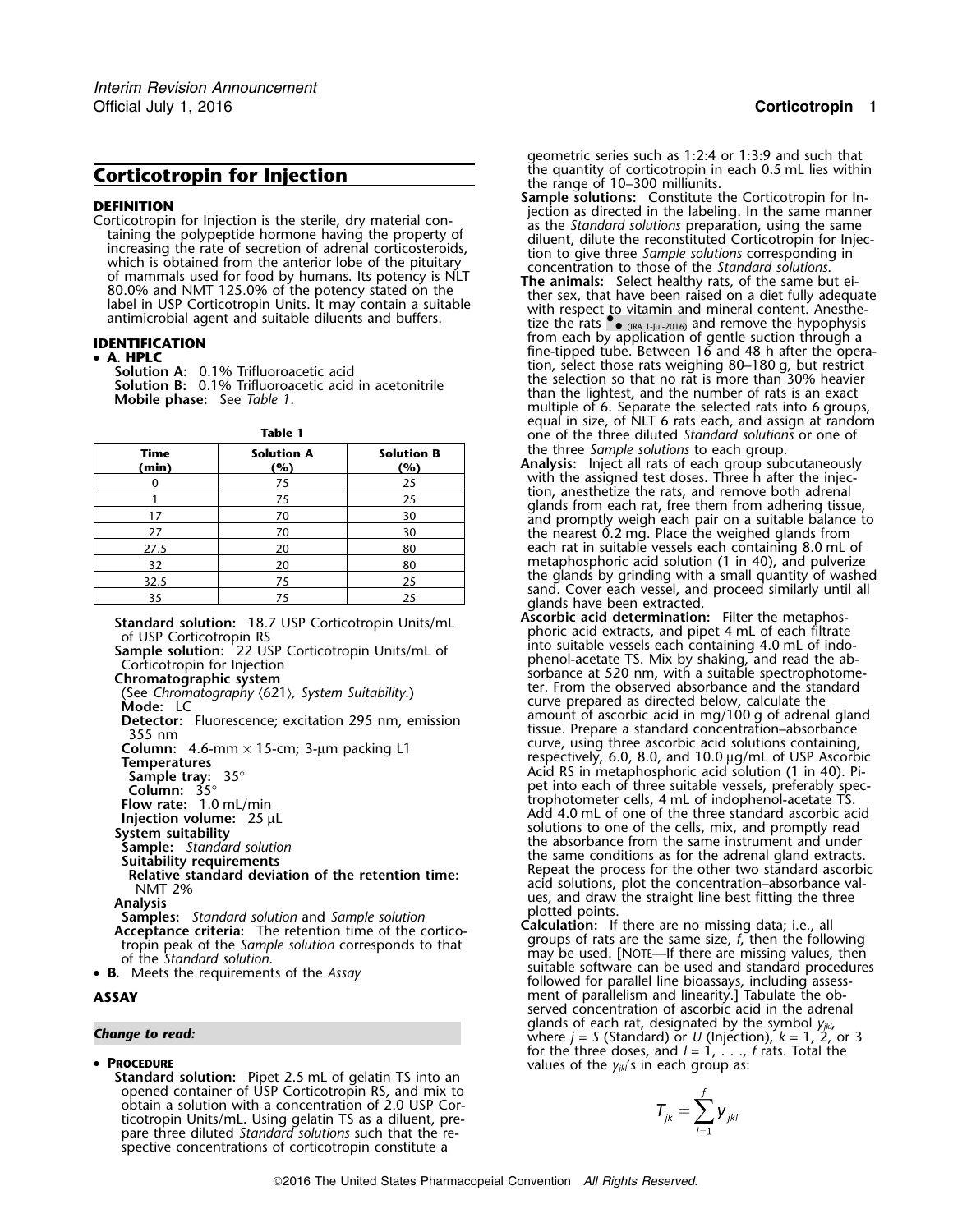$$
T_o = \sum_{k=1}^{5} (T_{U_k} - T_{S_k})
$$
  
\n
$$
T_b = (T_{U_3} - T_{U_1}) + (T_{S_3} - T_{S_1})
$$
  
\n
$$
V = (T_{U_3} - T_{U_1}) / (T_{S_3} - T_{S_1})
$$
  
\n
$$
T_q = (T_{U_3} - 2T_{U_2} + T_{U_1}) + (T_{S_3} - 2T_{S_2} + T_{S_1})
$$
  
\n
$$
T_{oa} = (T_{U_3} - 2T_{U_2} + T_{U_1}) - (T_{S_3} - 2T_{S_2} + T_{S_1})
$$
  
\n
$$
S^2 = \frac{1}{n} \left[ \sum_{j,k,l} y_{jkl}^2 - \frac{1}{j} \sum_{j,k} T_{jk}^2 \right]
$$
 where  $n = 6(f - 1)$   
\nor  $= \frac{1}{6} S_{jk}^2$  where  $S_{jk}^2 = \frac{1}{f-1} \sum_{l=1}^{f} (y_{jkl} - \frac{T_{jk}}{f})^2$   
\n
$$
F = \frac{T_q^2 + T_{oa}^2}{24fS^2}
$$

If *<sup>V</sup>* <sup>≥</sup> 0.75 and *<sup>V</sup>* <sup>≤</sup> 1.33, then the data satisfy parallel- **System suitability** ism. If *<sup>F</sup>* <sup>≤</sup> *<sup>F</sup>.05,2,n*, where *F.05,2,n* is the upper 0.05 per- **Sample:** *Standard solution* centage point of an *F* distribution with 2 and *n* de-<br>
genes of freedom, then the data satisfy linearity. If **Suitability requirements**<br>
Relative standard deviation: NMT 2.0% grees of freedom, then the data satisfy linearity. If **Relative standard Relative Standard Relativ**<br>both conditions are satisfied, determine the logarithm **Analysis** both conditions are satisfied, determine the logarithm of potency of the Injection, *M*, taken as:

$$
M = M' + \log R,
$$

where 
$$
M' = 4iT_a/(3T_b)
$$
   
where  $M' = 4iT_a/(3T_b)$ 

- *i* = interval between successive log doses of both<br>
the *Standard solution* and the *Sample solution*<br>  $R = v_s/v_u$ , the ratio of the high dose of the<br> *Standard solution* in USP Corticotropin Units<br>  $\begin{array}{rcl}\nC_s &= {\rm concentration of the Standard solution} \\
V_s$ 
	- -

Determine the width, *L*, of the log confidence interval as:

$$
L = 2\sqrt{(C-1)(C(M')^{2} + \frac{8}{3}i^{2})}
$$
  
where  $C = \frac{T_{b}^{2}}{(T_{b}^{2} - 4fs^{2}t_{.025,n}^{2})}$ 

and t<sub>.025,n</sub> is the upper one-sided 0.025 percentage point (or two-sided 0.05 percentage point) of a *t*- **Change to read:**<br>distribution with *n* degrees of freedom.<br>**Replication:** Repeat the entire determination at least **•** INJECTIONS AND

for each (see *Design and Analysis of Biological Assays* 〈**7**〉**,** *Labels and Labeling for Injectable Products***:•**〈111〉*, Combination of Independent Assays*). Calculate **2016)** Meets the requirements the weighted mean log-potency *M* and its confidence interval, *L<sup>c</sup>* •.(see 〈111〉*, The Confidence Interval and Lim-* **ADDITIONAL REQUIREMENTS** *its of Potency*).• (ERR 1-Dec-2015) The potency, *P*\*, is satisfactory if *P*<sub>\*</sub> = antilog  $\overline{M}$  is 80%–125% of the labeled po- **Change to read:** tency and if the confidence interval does not exceed

## **PERFORMANCE TESTS** •

•

# **IMPURITIES**

## • **VASOPRESSIN ACTIVITY**

**Solution A:** Dissolve 6.6 g of dibasic ammonium phosphate in 950 mL of water, and adjust with concen-

Then determine the following quantities: trated phosphoric acid to a pH of 3.0. Dilute with water to 1 L.

- **Mobile phase:** Acetonitrile and *Solution A* (13:87) [NOTE—The retention time of the vasopressin peak is very sensitive to small changes in the acetonitrile concentration.]
- **Standard solution:** Dissolve the entire contents of a vial of USP Vasopressin RS in a known volume of *Solution A*, and dilute with *Solution A* to obtain a final solution containing 0.1 USP Vasopressin Units/mL.
- **Sample solution:** Dissolve the entire contents of a vial of Corticotropin for Injection in a known volume of *Solution A*, and dilute with *Solution A* to obtain a final solution containing 2.0 USP Corticotropin Units/mL.

**Chromatographic system**

(See *Chromatography* 〈621〉*, System Suitability*.) **Mode:** LC **Detector:** UV 220 nm

**Column:** 4.6-mm × 25-cm; 5-µm packing L1

- **Flow rate:** 1.5 mL/min
- **Injection volume:** 20 µL<br>System suitability
- 

**Samples:** *Standard solution* and *Sample solution* Calculate the vasopressin activity in USP Vasopressin *Units/USP Corticotropin Unit:* 

$$
Result = CS \times [(rU/rS)/2]
$$

- 
- 
- 
- *Standard solution* in USP Corticotropin Units<br>
(*v<sub>S</sub>*) to the high dose of the Injection in mL USP Corticotropin Unit (*v<sub><i>U*</sub></sub>)<br>
e the width. *L*. of the log confidence interval **SPECIFIC TESTS**

- **PH**  $\langle$ **791** $\rangle$ : 2.5–6.0, in a solution constituted as directed in the labeling supplied by the manufacturer
- • **PARTICULATE MATTER IN INJECTIONS** 〈**788**〉**:** Meets the requirements for small-volume injections
- •**STERILITY TESTS** 〈**71**〉**:** Meets the requirements
- •**BACTERIAL ENDOTOXINS TEST**  $\langle 85 \rangle$ **:** NMT 3.1 USP Endotoxin Units/USP Corticotropin Unit

**Replication:** Repeat the entire determination at least • **•.INJECTIONS AND IMPLANTED DRUG PRODUCTS** 〈**1**〉**,** *Product* once. Test the agreement among the two or more in-<br>dependent determinations, and compute the weight Tests, Completeness and clarity of solutions and LABELING  $\langle 7 \rangle$ , Labels and Labeling for Injectable Products:  $\bullet$  (CN 1-MAY-

- 0.40. **PACKAGING AND STORAGE:** Preserve as described in *Prack-***Acceptance criteria:** 80.0%–125.0% *aging and Storage Requirements* 〈659〉*, Injection Packag-*
- *ing, Sterile solids packaging*. (CN 1-May-2016) **LABELING:** If the labeling of Corticotropin for Injection **UNIFORMITY OF DOSAGE UNITS**  $\langle 905 \rangle$ : Meets the recommends intravenous administration, include specific requirements information on dosage.